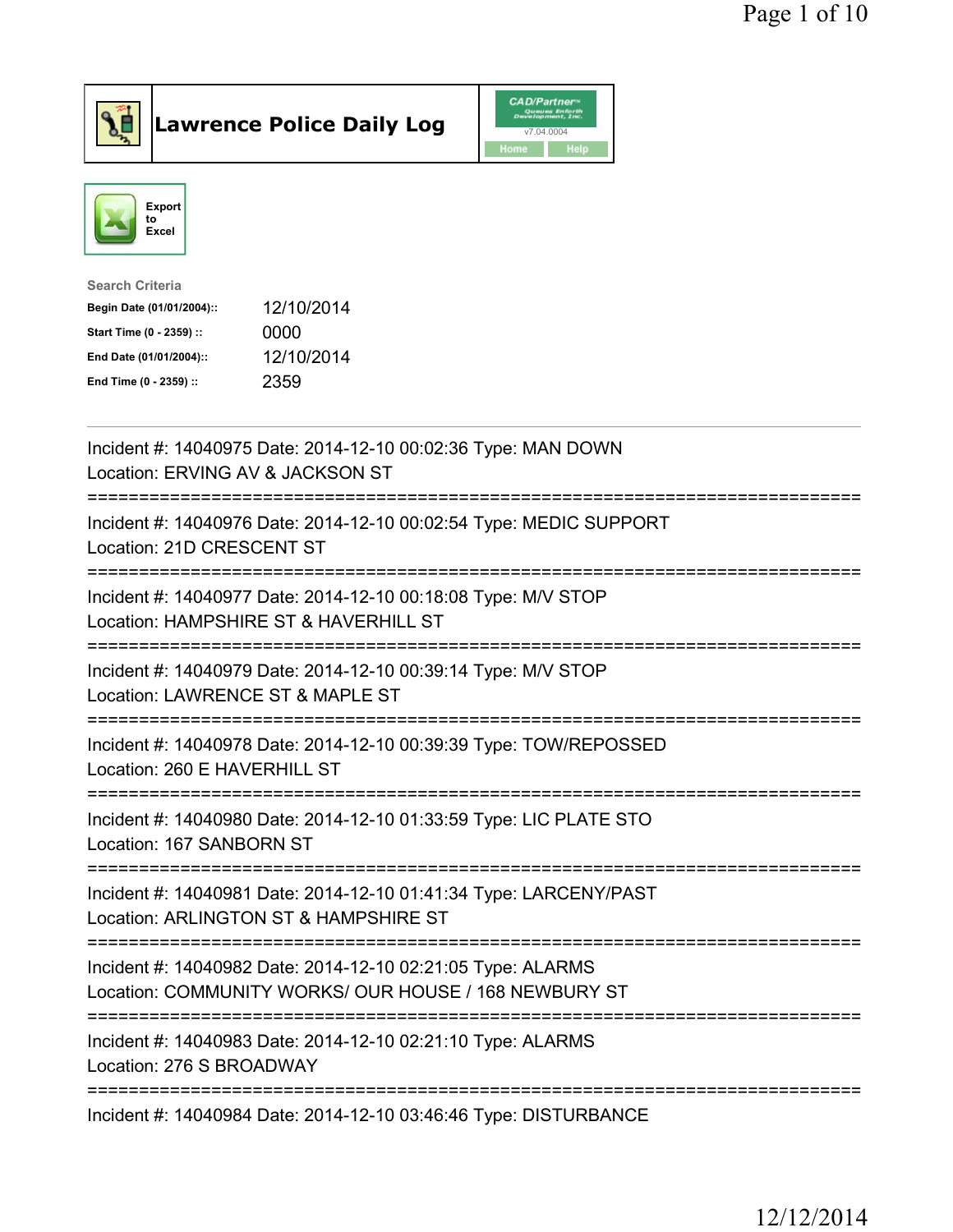Location: 107 GARDEN ST #3R =========================================================================== Incident #: 14040985 Date: 2014-12-10 04:14:21 Type: DISTURBANCE Location: 107 GARDEN ST #3R =========================================================================== Incident #: 14040986 Date: 2014-12-10 05:19:38 Type: WIRE DOWN Location: 271 BROADWAY =========================================================================== Incident #: 14040987 Date: 2014-12-10 05:22:54 Type: ALARMS Location: RAINBOW APPAREL / 67 WINTHROP AV =========================================================================== Incident #: 14040988 Date: 2014-12-10 05:34:41 Type: SHOTS FIRED Location: LAWRENCE ST & SARATOGA ST =========================================================================== Incident #: 14040989 Date: 2014-12-10 05:36:47 Type: GUN CALL Location: 159 PARK ST =========================================================================== Incident #: 14040990 Date: 2014-12-10 05:55:07 Type: ALARMS Location: 526 LOWELL ST =========================================================================== Incident #: 14040991 Date: 2014-12-10 06:30:40 Type: SUS PERS/MV Location: 66 WEARE ST =========================================================================== Incident #: 14040992 Date: 2014-12-10 06:34:40 Type: ALARMS Location: 434 BROADWAY =========================================================================== Incident #: 14040993 Date: 2014-12-10 06:57:28 Type: M/V STOP Location: HAVERHILL ST & WHITE ST =========================================================================== Incident #: 14040994 Date: 2014-12-10 07:01:03 Type: M/V STOP Location: CANAL ST & HAMPSHIRE ST =========================================================================== Incident #: 14040995 Date: 2014-12-10 07:06:21 Type: ALARMS Location: 434 BROADWAY =========================================================================== Incident #: 14040996 Date: 2014-12-10 07:09:32 Type: M/V STOP Location: HAMPSHIRE ST & LOWELL ST =========================================================================== Incident #: 14040997 Date: 2014-12-10 07:25:42 Type: AMBULANCE ASSSI Location: 161 SARATOGA ST #2R =========================================================================== Incident #: 14040998 Date: 2014-12-10 08:04:43 Type: SUS PERS/MV Location: N PARISH RD & OSGOOD ST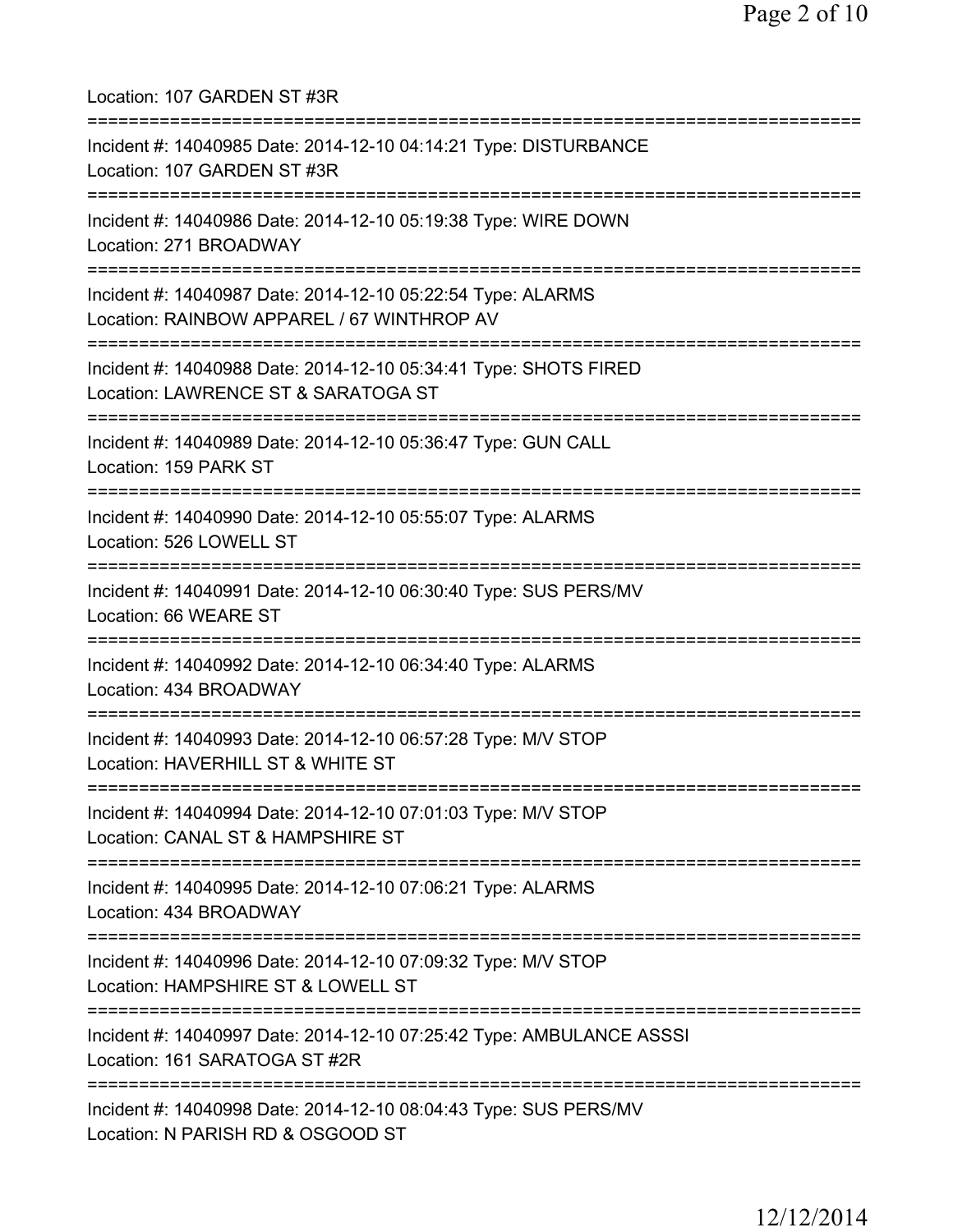| Incident #: 14040999 Date: 2014-12-10 08:15:54 Type: SUS PERS/MV<br>Location: 2 MILL ST<br>========================             |
|---------------------------------------------------------------------------------------------------------------------------------|
| Incident #: 14041000 Date: 2014-12-10 08:37:28 Type: M/V STOP<br>Location: CHESTNUT ST & LAWRENCE ST                            |
| Incident #: 14041001 Date: 2014-12-10 08:40:51 Type: INVESTIGATION<br>Location: 90 LOWELL ST                                    |
| Incident #: 14041002 Date: 2014-12-10 08:58:20 Type: ALARMS<br>Location: TREVIS RESIDENCE / 43 SHAW ST                          |
| Incident #: 14041004 Date: 2014-12-10 09:10:09 Type: INVESTIGATION<br>Location: 29 KENDRICK ST FL 2<br>======================== |
| Incident #: 14041003 Date: 2014-12-10 09:16:09 Type: ALARM/BURG<br>Location: BORDER MARKET / 651 BROADWAY                       |
| Incident #: 14041005 Date: 2014-12-10 09:54:45 Type: SPECIAL CHECK<br>Location: 611 COMMON ST                                   |
| Incident #: 14041006 Date: 2014-12-10 10:39:43 Type: TOW OF M/V<br>Location: 468 HAMPSHIRE ST                                   |
| Incident #: 14041007 Date: 2014-12-10 10:47:25 Type: M/V STOP<br>Location: JACKSON & COMON                                      |
| Incident #: 14041008 Date: 2014-12-10 10:53:53 Type: STOLEN PROP<br>Location: ARLINGTON ST & HAMPSHIRE ST                       |
| Incident #: 14041009 Date: 2014-12-10 11:08:29 Type: SUS PERS/MV<br>Location: BROADWAY & HAVERHILL ST                           |
| Incident #: 14041010 Date: 2014-12-10 11:13:08 Type: AUTO ACC/UNK PI<br>Location: HAMPSHIRE ST & LOWELL ST                      |
| Incident #: 14041011 Date: 2014-12-10 11:15:28 Type: 209A/SERVE<br>Location: 10 KEMPTON CT                                      |
| Incident #: 14041012 Date: 2014-12-10 11:29:23 Type: GENERAL SERV<br>Location: 95 GREENFIELD ST                                 |
|                                                                                                                                 |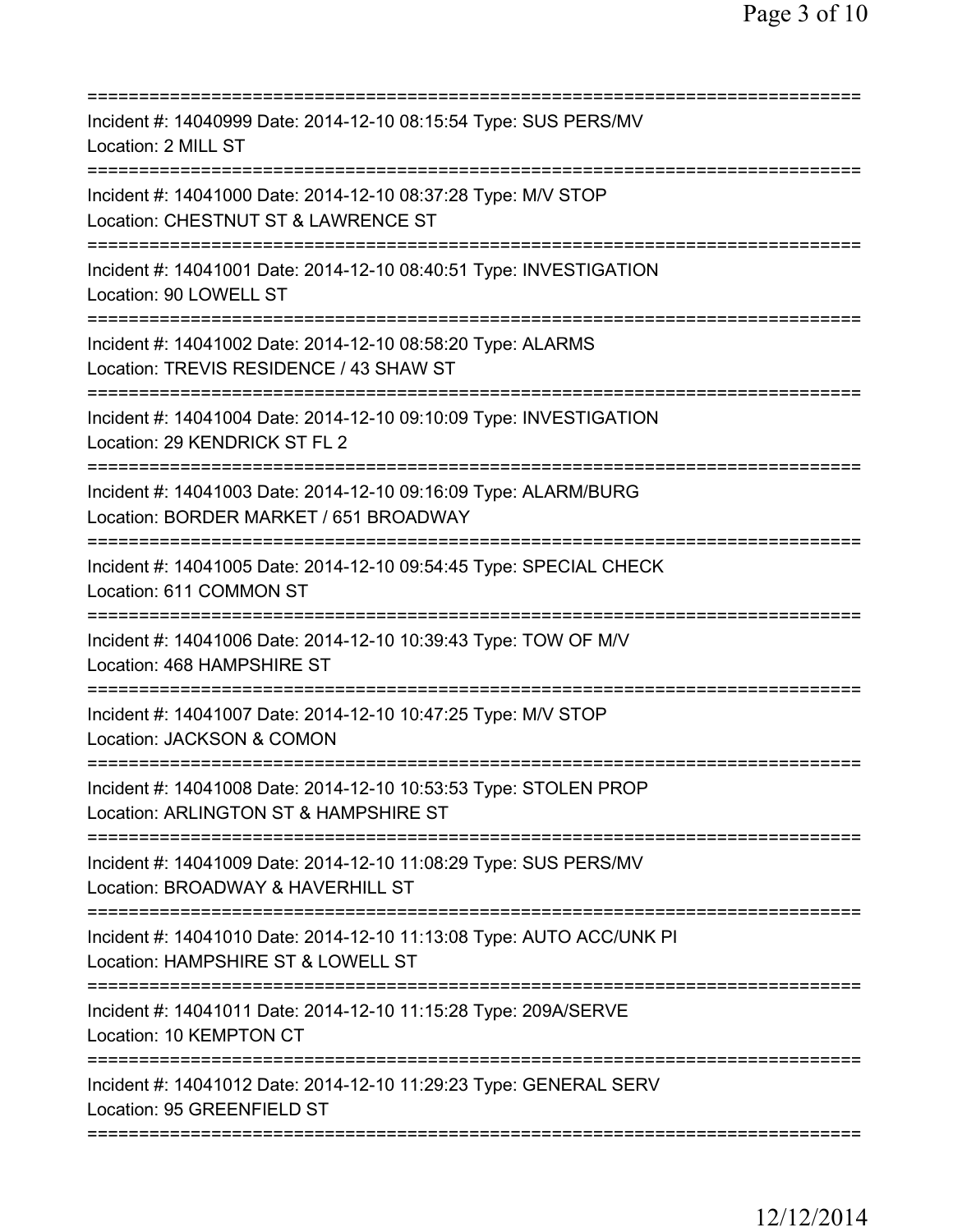| Incident #: 14041013 Date: 2014-12-10 11:35:10 Type: SERVE 209A<br>Location: 133 OSGOOD ST                  |
|-------------------------------------------------------------------------------------------------------------|
| Incident #: 14041014 Date: 2014-12-10 11:38:07 Type: GENERAL SERV<br>Location: 12 BALLARD WY                |
| Incident #: 14041015 Date: 2014-12-10 11:45:53 Type: AUTO ACC/NO PI<br>Location: 348 PROSPECT ST            |
| Incident #: 14041016 Date: 2014-12-10 11:45:57 Type: 209A/SERVE<br>Location: 43 WINTHROP AV                 |
| Incident #: 14041017 Date: 2014-12-10 11:49:59 Type: COURT DOC SERVE<br>Location: 56 HANCOCK ST             |
| Incident #: 14041018 Date: 2014-12-10 11:50:49 Type: COURT DOC SERVE<br>Location: 76 DORCHESTER ST #2       |
| Incident #: 14041019 Date: 2014-12-10 11:56:17 Type: LARCENY/PROG<br>Location: HAVERHILL ST & RESERVOIR TER |
| Incident #: 14041020 Date: 2014-12-10 12:05:12 Type: AUTO ACC/NO PI<br>Location: 348 BROADWAY               |
| Incident #: 14041021 Date: 2014-12-10 12:07:21 Type: GENERAL SERV<br>Location: 606 CANAL ST                 |
| Incident #: 14041022 Date: 2014-12-10 12:16:56 Type: GENERAL SERV<br>Location: 3 MELROSE ST                 |
| Incident #: 14041023 Date: 2014-12-10 12:20:21 Type: INVESTIGATION<br>Location: 15 UNION ST                 |
| Incident #: 14041024 Date: 2014-12-10 12:20:51 Type: 209A/SERVE<br><b>Location: 1 CHERRY ST</b>             |
| Incident #: 14041026 Date: 2014-12-10 12:28:18 Type: M/V STOP<br>Location: 8 NEWTON ST                      |
| Incident #: 14041025 Date: 2014-12-10 12:28:44 Type: GENERAL SERV<br>Location: 27 WARREN ST                 |
| Incident #: 14041027 Date: 2014-12-10 12:31:38 Type: DRUG VIO                                               |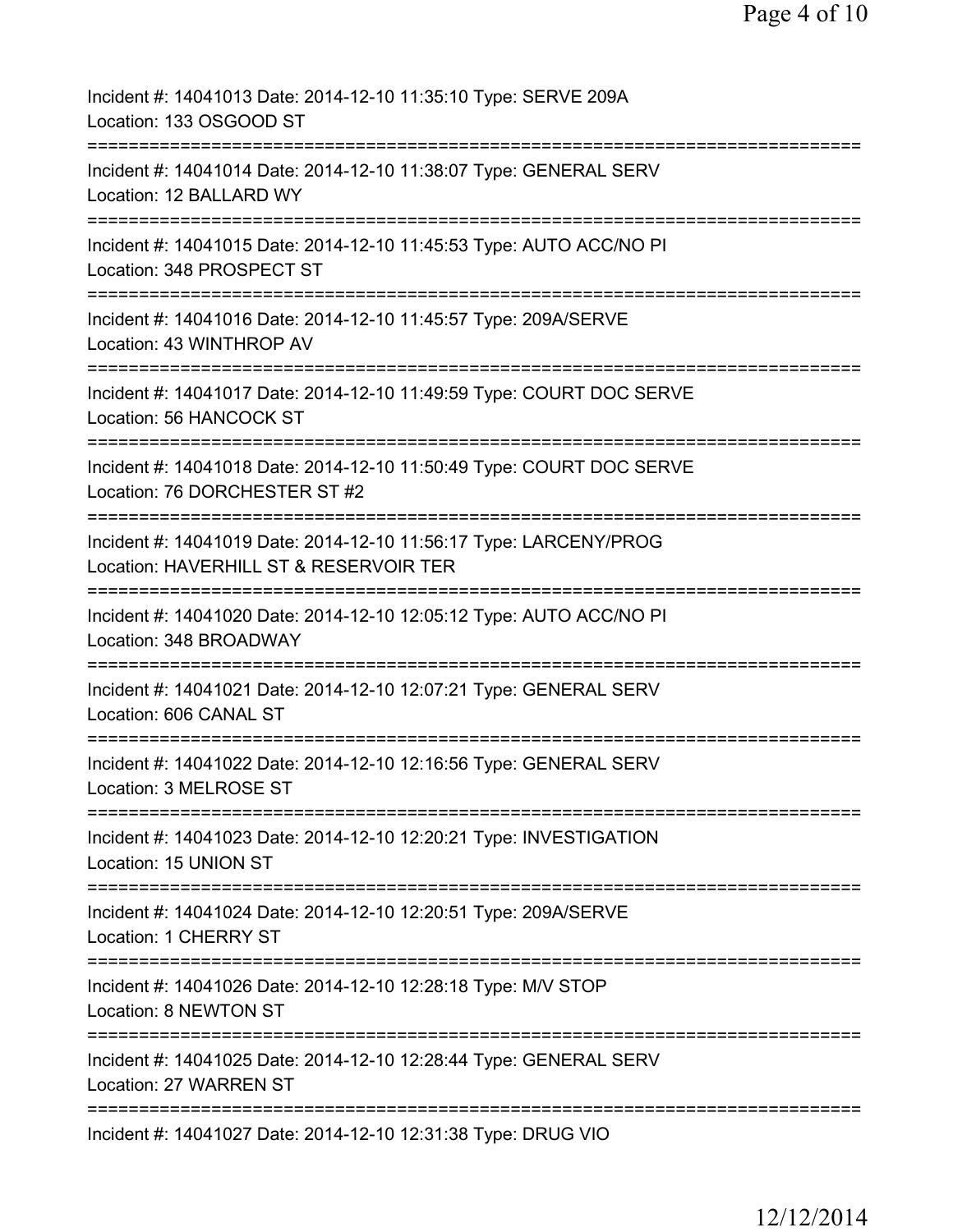Location: 70 N PARISH RD =========================================================================== Incident #: 14041028 Date: 2014-12-10 12:39:40 Type: M/V STOP Location: BROADWAY & COMMON ST =========================================================================== Incident #: 14041029 Date: 2014-12-10 12:42:42 Type: GENERAL SERV Location: 15 CROSBY ST =========================================================================== Incident #: 14041030 Date: 2014-12-10 13:00:09 Type: M/V STOP Location: 99 NEWTON ST =========================================================================== Incident #: 14041031 Date: 2014-12-10 13:05:05 Type: CONFIS PROP Location: 90 LOWELL ST =========================================================================== Incident #: 14041032 Date: 2014-12-10 13:12:29 Type: WOMAN DOWN Location: 6 TREMONT ST =========================================================================== Incident #: 14041033 Date: 2014-12-10 13:27:21 Type: M/V STOP Location: 98 OSGOOD ST =========================================================================== Incident #: 14041034 Date: 2014-12-10 13:30:29 Type: RECOV/STOL/MV Location: ERVING & WALNUT ST =========================================================================== Incident #: 14041035 Date: 2014-12-10 13:43:24 Type: 209A/SERVE Location: 107 LEXINGTON ST #2 =========================================================================== Incident #: 14041036 Date: 2014-12-10 13:59:05 Type: 209A/SERVE Location: 68 BERKELEY ST #2 =========================================================================== Incident #: 14041037 Date: 2014-12-10 14:00:32 Type: GENERAL SERV Location: 10 BRADFORD CT =========================================================================== Incident #: 14041038 Date: 2014-12-10 14:03:03 Type: WARRANT SERVE Location: 9 ELM ST =========================================================================== Incident #: 14041039 Date: 2014-12-10 14:05:51 Type: 209A/SERVE Location: 324 BROADWAY =========================================================================== Incident #: 14041040 Date: 2014-12-10 14:10:20 Type: 209A/SERVE Location: 50 CEDAR ST =========================================================================== Incident #: 14041041 Date: 2014-12-10 14:21:46 Type: 209A/SERVE Location: 24 BROMFIELD ST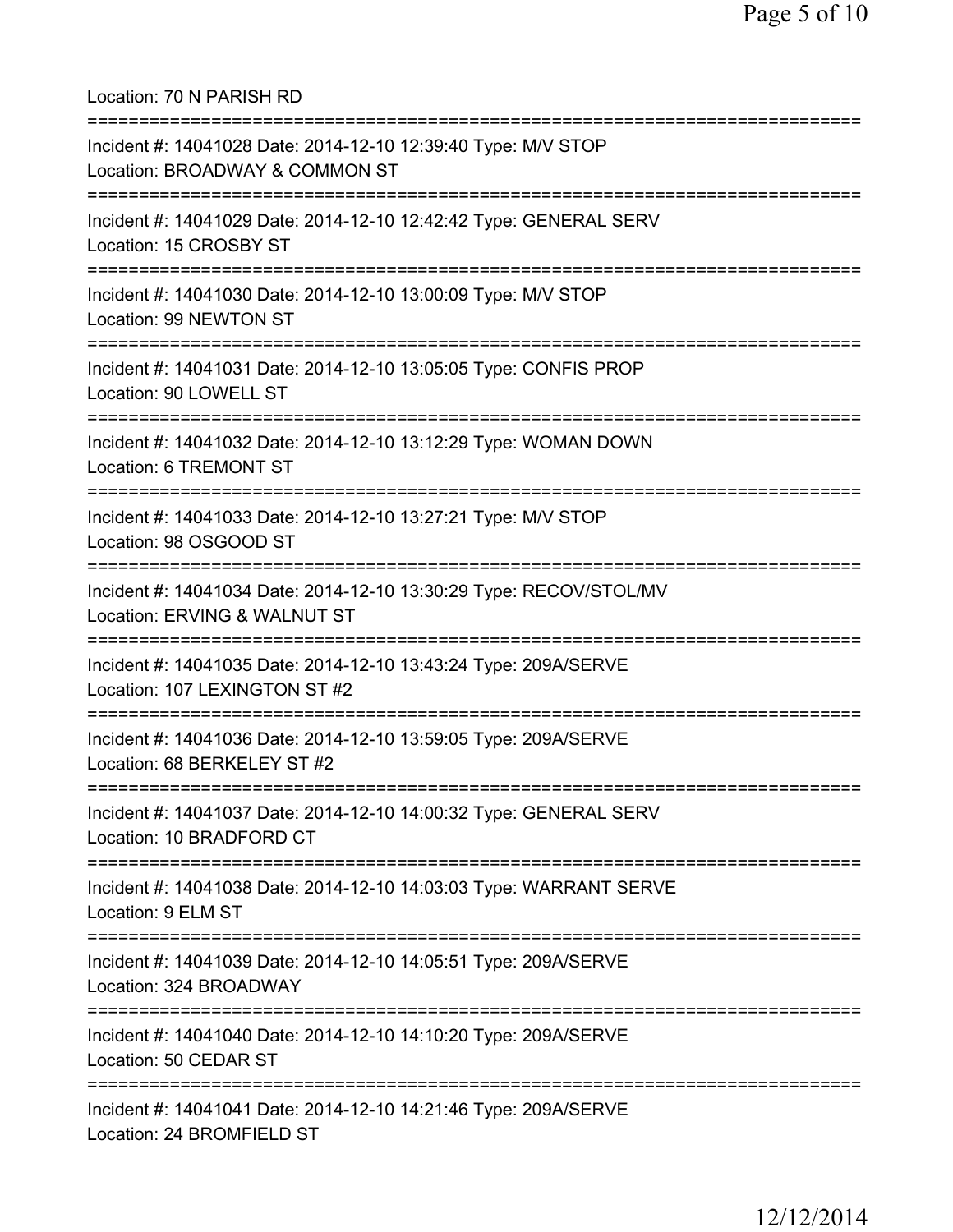| Incident #: 14041042 Date: 2014-12-10 14:25:39 Type: M/V STOP<br>Location: BOXFORD ST & WINTHROP AV                               |
|-----------------------------------------------------------------------------------------------------------------------------------|
| Incident #: 14041043 Date: 2014-12-10 14:37:00 Type: AUTO ACC/PI<br>Location: 360 MERRIMACK ST                                    |
| Incident #: 14041045 Date: 2014-12-10 14:38:15 Type: DRUG VIO<br>Location: 550 BROADWAY                                           |
| Incident #: 14041044 Date: 2014-12-10 14:38:47 Type: M/V STOP<br>Location: 64 BROOK ST                                            |
| Incident #: 14041046 Date: 2014-12-10 14:39:14 Type: 209A/SERVE<br>Location: 68 BROOK ST                                          |
| Incident #: 14041047 Date: 2014-12-10 14:43:24 Type: DISTURBANCE<br>Location: 161 PARK ST FL 3RDFL                                |
| Incident #: 14041048 Date: 2014-12-10 15:44:31 Type: M/V STOP<br>Location: BRADFORD ST & BROADWAY<br>============================ |
| Incident #: 14041049 Date: 2014-12-10 16:09:17 Type: MEDIC SUPPORT<br>Location: 120 BOWDOIN ST                                    |
| Incident #: 14041050 Date: 2014-12-10 16:14:31 Type: MAL DAMG PROG<br>Location: 5 EASTSIDE ST                                     |
| Incident #: 14041051 Date: 2014-12-10 16:17:27 Type: UNKNOWN PROB<br>Location: 57 SPRINGFIELD ST                                  |
| Incident #: 14041052 Date: 2014-12-10 16:21:36 Type: DISTURBANCE<br>Location: 45 WEST ST FL 1STFL                                 |
| Incident #: 14041053 Date: 2014-12-10 16:30:44 Type: AUTO ACC/NO PI<br>Location: COMMON ST & HAMPSHIRE ST                         |
| Incident #: 14041054 Date: 2014-12-10 16:40:20 Type: KEEP PEACE<br>Location: 550 BROADWAY #409                                    |
| Incident #: 14041055 Date: 2014-12-10 16:49:19 Type: MEDIC SUPPORT<br>Location: VIN FEN / 42 MARBLE AV                            |
|                                                                                                                                   |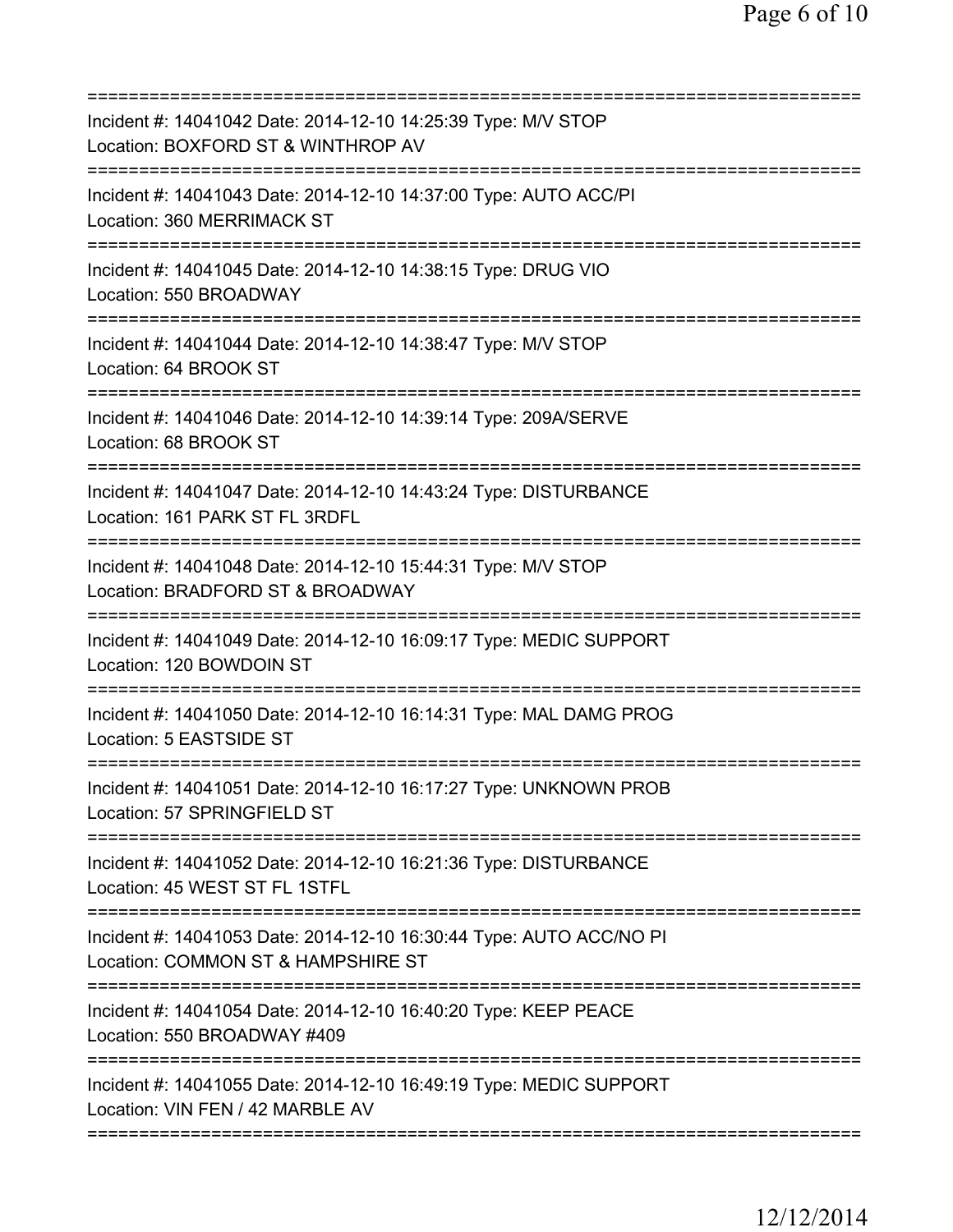| Incident #: 14041056 Date: 2014-12-10 16:56:30 Type: M/V STOP<br>Location: 100 E HAVERHILL ST                                              |
|--------------------------------------------------------------------------------------------------------------------------------------------|
| Incident #: 14041057 Date: 2014-12-10 17:11:49 Type: HIT & RUN M/V<br>Location: 299 JACKSON ST                                             |
| Incident #: 14041058 Date: 2014-12-10 17:16:26 Type: INVESTIGATION<br>Location: 71 N PARISH RD                                             |
| Incident #: 14041059 Date: 2014-12-10 17:36:34 Type: MV/BLOCKING<br>Location: 243 FERRY ST                                                 |
| ====================================<br>Incident #: 14041060 Date: 2014-12-10 17:37:23 Type: DISTURBANCE<br>Location: 56 SPRINGFIELD ST #5 |
| Incident #: 14041061 Date: 2014-12-10 17:45:54 Type: HIT & RUN M/V<br><b>Location: 11 LAWRENCE ST</b>                                      |
| Incident #: 14041062 Date: 2014-12-10 17:56:46 Type: 209A/VIOLATION<br>Location: 144 BUTLER ST                                             |
| Incident #: 14041063 Date: 2014-12-10 17:59:59 Type: M/V STOP<br><b>Location: PEMBERTON WY</b>                                             |
| Incident #: 14041064 Date: 2014-12-10 18:05:06 Type: M/V STOP<br><b>Location: CENTRAL BRIDGE</b>                                           |
| Incident #: 14041065 Date: 2014-12-10 18:06:14 Type: M/V STOP<br>Location: BERKELEY ST & JACKSON ST                                        |
| Incident #: 14041066 Date: 2014-12-10 18:12:58 Type: M/V STOP<br>Location: AMESBURY ST & HAVERHILL ST                                      |
| Incident #: 14041067 Date: 2014-12-10 18:20:04 Type: AUTO ACC/PI<br>Location: HOLT ST & WATER ST                                           |
| Incident #: 14041068 Date: 2014-12-10 18:30:11 Type: CK WELL BEING<br>Location: 45 BROADWAY #406A FL 4                                     |
| Incident #: 14041069 Date: 2014-12-10 18:37:01 Type: B&E/MV/PAST<br>Location: SACRED HEART PARISH / 321 S BROADWAY                         |
| Incident #: 14041070 Date: 2014-12-10 18:39:29 Type: UNKNOWN PROB                                                                          |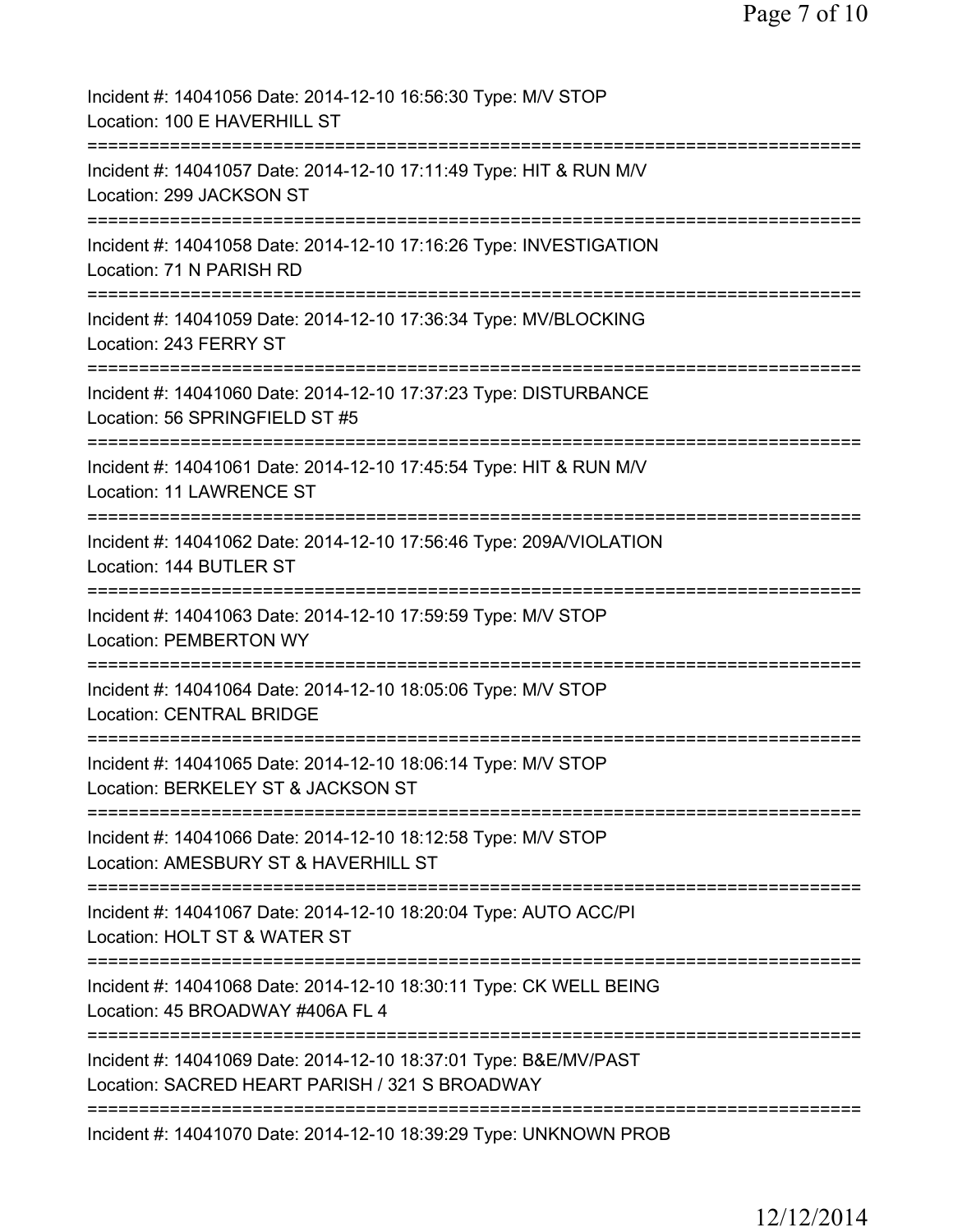| Location: 495 HAMPSHIRE ST<br>====================                                                                                                 |
|----------------------------------------------------------------------------------------------------------------------------------------------------|
| Incident #: 14041071 Date: 2014-12-10 18:53:05 Type: B&E/MV/PAST<br>Location: 65 FERN ST                                                           |
| Incident #: 14041072 Date: 2014-12-10 19:05:22 Type: UNWANTEDGUEST<br>Location: 26 KINGSTON ST                                                     |
| Incident #: 14041073 Date: 2014-12-10 19:06:37 Type: AUTO ACC/NO PI<br>Location: FRANKLIN ST & HAVERHILL ST<br>===========================         |
| Incident #: 14041074 Date: 2014-12-10 20:00:59 Type: M/V STOP<br>Location: 389 BROADWAY                                                            |
| Incident #: 14041075 Date: 2014-12-10 20:31:59 Type: B&E/PROG<br>Location: 86 PHILLIPS ST                                                          |
| Incident #: 14041076 Date: 2014-12-10 20:57:20 Type: M/V STOP<br>Location: EMBANKMENT RD & WATER ST                                                |
| Incident #: 14041077 Date: 2014-12-10 21:02:39 Type: MISSING PERS<br>Location: 15 COOLIDGE ST                                                      |
| Incident #: 14041078 Date: 2014-12-10 21:14:04 Type: M/V STOP<br>Location: 838VB MANCHESTER ST                                                     |
| Incident #: 14041079 Date: 2014-12-10 21:21:31 Type: M/V STOP<br>Location: LOWELL ST & LOWELL TER                                                  |
| Incident #: 14041080 Date: 2014-12-10 21:25:02 Type: M/V STOP<br><b>Location: MANCHESTER ST</b>                                                    |
| Incident #: 14041081 Date: 2014-12-10 21:29:01 Type: M/V STOP<br>Location: HAVERHILL ST & RESERVOIR ST                                             |
| ======================================<br>Incident #: 14041082 Date: 2014-12-10 21:30:52 Type: AUTO ACC/PI<br>Location: HAVERHILL ST & LAWRENCE ST |
| Incident #: 14041083 Date: 2014-12-10 21:42:14 Type: M/V STOP<br>Location: OSGOOD ST & WINTHROP AV                                                 |
| Incident #: 14041084 Date: 2014-12-10 21:56:07 Type: M/V STOP<br>Location: CENTRAL BRIDGE                                                          |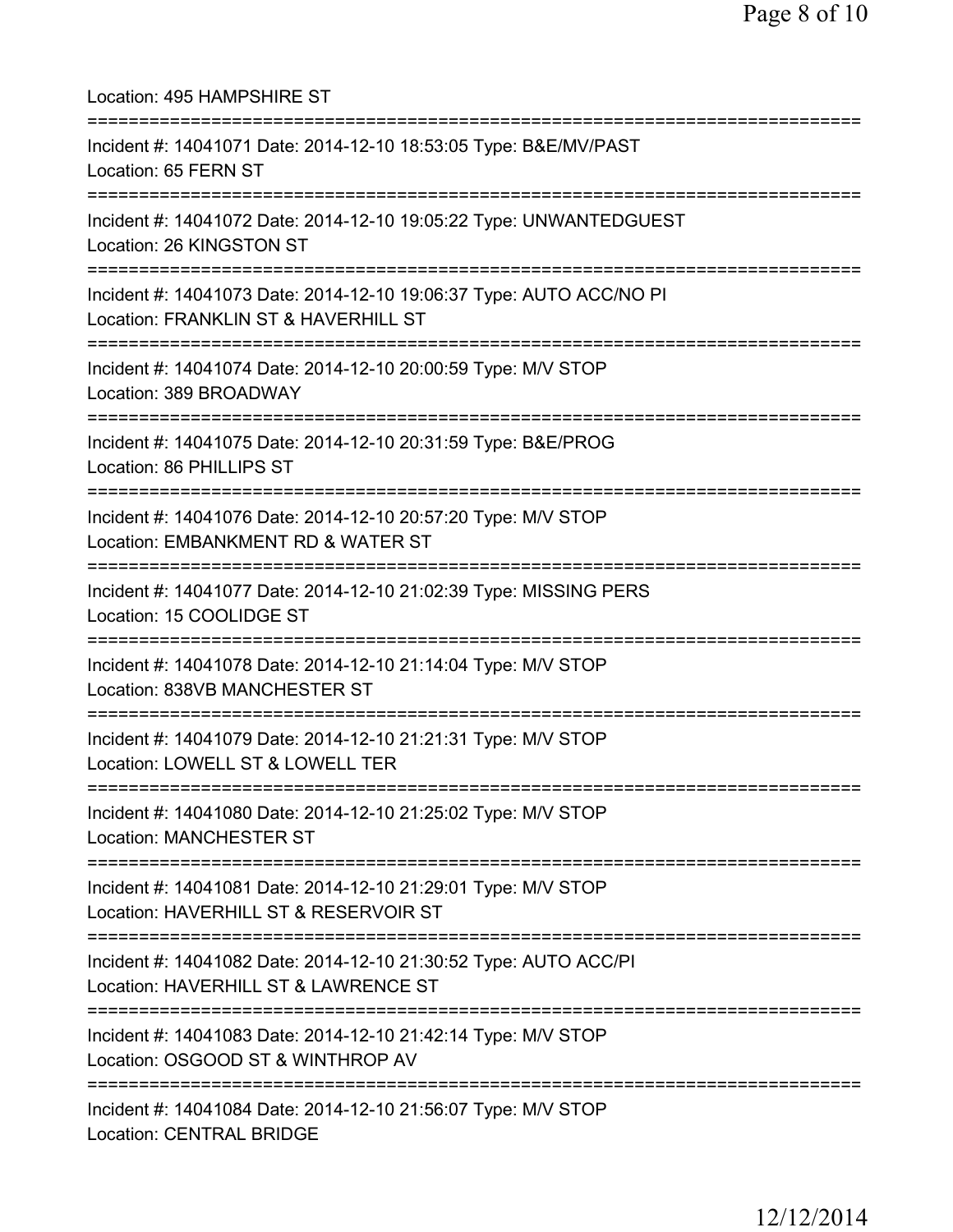| Incident #: 14041085 Date: 2014-12-10 22:09:45 Type: M/V STOP<br>Location: INMAN ST & S BROADWAY<br>=========================<br>==========        |
|----------------------------------------------------------------------------------------------------------------------------------------------------|
| Incident #: 14041086 Date: 2014-12-10 22:24:12 Type: M/V STOP<br>Location: FALLS BRIDGE & MERRIMACK ST                                             |
| Incident #: 14041087 Date: 2014-12-10 22:39:24 Type: M/V STOP<br><b>Location: MERRIMACK ST</b>                                                     |
| Incident #: 14041088 Date: 2014-12-10 22:47:27 Type: GENERAL SERV<br>Location: 87 DORCHESTER ST                                                    |
| Incident #: 14041089 Date: 2014-12-10 22:58:18 Type: SUS PERS/MV<br>Location: 15 BENNINGTON ST<br>======================                           |
| Incident #: 14041090 Date: 2014-12-10 23:03:49 Type: ALARM/HOLD<br>Location: SANTO DOMINGO LIQUORS / 419 HAMPSHIRE ST                              |
| Incident #: 14041091 Date: 2014-12-10 23:15:06 Type: WOMAN DOWN<br>Location: DUNKIN DONUTS / 581 ANDOVER ST<br>=================================== |
| Incident #: 14041092 Date: 2014-12-10 23:26:30 Type: AUTO ACC/NO PI<br>Location: CEDAR ST & FRANKLIN ST                                            |
| Incident #: 14041093 Date: 2014-12-10 23:29:42 Type: MAL DAMAGE<br>Location: 50 ISLAND ST #316 FL 3                                                |
| Incident #: 14041094 Date: 2014-12-10 23:32:50 Type: DISTURBANCE<br>Location: 227 PARK ST                                                          |
| Incident #: 14041095 Date: 2014-12-10 23:33:49 Type: M/V STOP<br>Location: BROADWAY & CEDAR ST                                                     |
| Incident #: 14041096 Date: 2014-12-10 23:39:14 Type: ALARM/BURG<br>Location: FERNANDEZ BEAUTY SALON / 402 BROADWAY                                 |
|                                                                                                                                                    |

366 record(s)

{ call presslog("2014-12-10","0000","2014-12-10","2359") }

Total records found: 366

These results were produced by the following query: